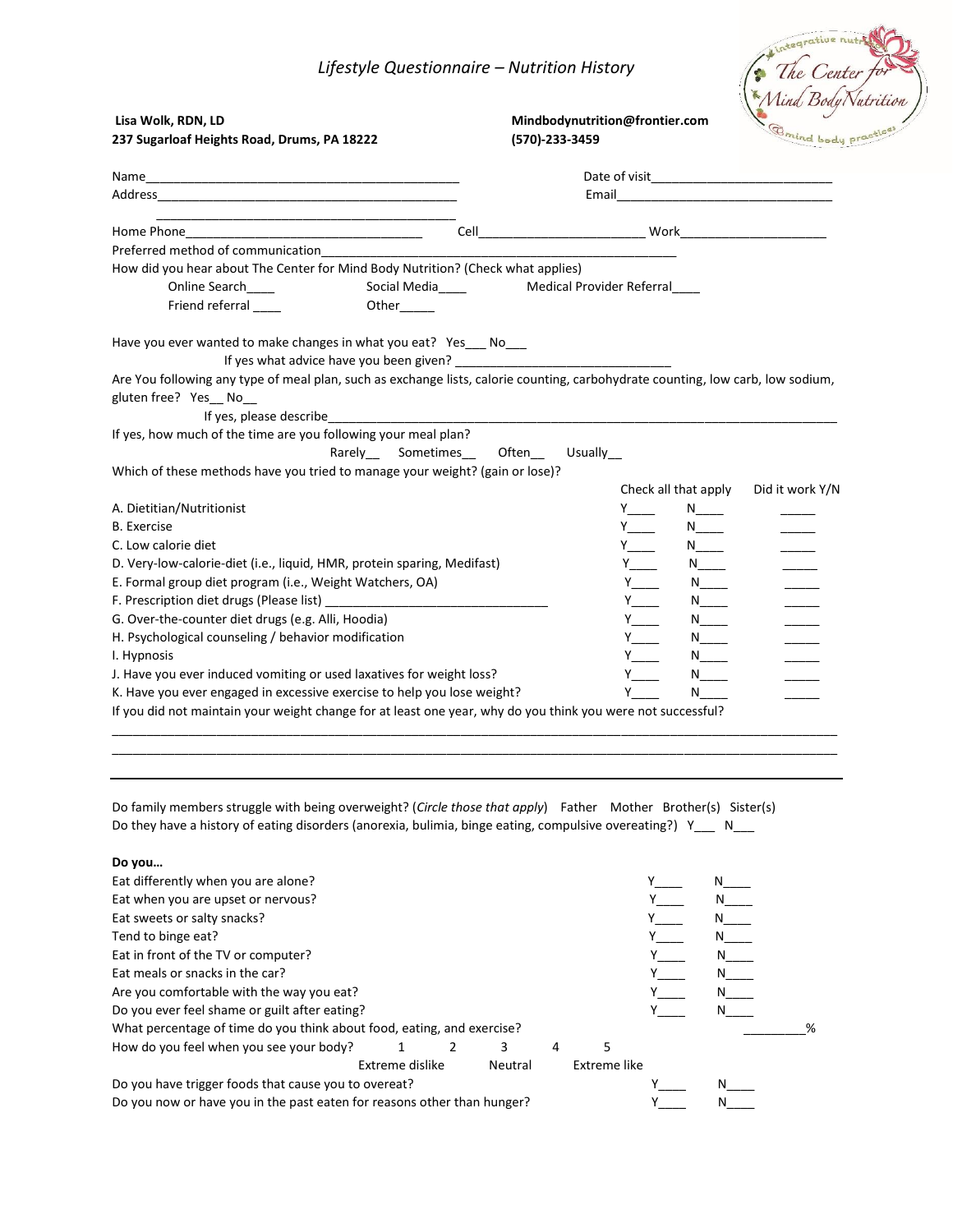|                                                 | <b>Medical History:</b>                                   |                                                                                                                                                                                                                                |                                                                                                                                                                                                                                | <b>Eating patterns:</b>                                                |  |  |  |  |
|-------------------------------------------------|-----------------------------------------------------------|--------------------------------------------------------------------------------------------------------------------------------------------------------------------------------------------------------------------------------|--------------------------------------------------------------------------------------------------------------------------------------------------------------------------------------------------------------------------------|------------------------------------------------------------------------|--|--|--|--|
| Check all medical conditions that apply to you. |                                                           |                                                                                                                                                                                                                                | Please pick the number that best describes how much these behaviors may                                                                                                                                                        |                                                                        |  |  |  |  |
| Diabetes mellitus 1 or 2 Y<br>Α.                |                                                           |                                                                                                                                                                                                                                | N and the set of the set of the set of the set of the set of the set of the set of the set of the set of the set of the set of the set of the set of the set of the set of the set of the set of the set of the set of the set | influence your weight.                                                 |  |  |  |  |
|                                                 | Pre-Diabetes                                              | $Y \equiv$                                                                                                                                                                                                                     | $N$ and $N$                                                                                                                                                                                                                    | 1 = Does not contribute                                                |  |  |  |  |
| В.                                              | High blood pressure                                       | $Y_{\underline{\hspace{1cm}}\phantom{1}}$                                                                                                                                                                                      | $N_{\perp}$                                                                                                                                                                                                                    | 2 = Contributes a small amount                                         |  |  |  |  |
| C.                                              | High cholesterol                                          | $Y$ <sub>-</sub>                                                                                                                                                                                                               | $N_{\perp}$                                                                                                                                                                                                                    | 3 = Contributes a small amount                                         |  |  |  |  |
| D.                                              | Low back pain                                             | <b>Y</b>                                                                                                                                                                                                                       | $N_{\perp}$                                                                                                                                                                                                                    | 4 = Contributes a large amount                                         |  |  |  |  |
| Е.                                              | Arthritis/joint pain                                      | Y and the set of the set of the set of the set of the set of the set of the set of the set of the set of the set of the set of the set of the set of the set of the set of the set of the set of the set of the set of the set | $N_{\perp}$                                                                                                                                                                                                                    | 5 = Contributes the greatest amount                                    |  |  |  |  |
| F.                                              | Sleep apnea                                               | $Y$ _____                                                                                                                                                                                                                      | $N_{\perp}$                                                                                                                                                                                                                    | A. Eating too much food                                                |  |  |  |  |
| G.                                              | Asthma                                                    |                                                                                                                                                                                                                                | $N_{\perp}$                                                                                                                                                                                                                    | B. Not eating enough food                                              |  |  |  |  |
| Н.                                              | Heartburn (GERD)                                          | <b>Y</b>                                                                                                                                                                                                                       | N                                                                                                                                                                                                                              | C. Overeating during the day                                           |  |  |  |  |
| I.                                              | Gallbladder/gallstones                                    | $Y_{\underline{\hspace{1cm}}\underline{\hspace{1cm}}}$                                                                                                                                                                         | $N_{\perp}$                                                                                                                                                                                                                    | D. Overeating at night                                                 |  |  |  |  |
| J.                                              | Liver disease                                             | $Y_{\underline{\hspace{1cm}}\phantom{1}}$                                                                                                                                                                                      | $N_{\perp}$                                                                                                                                                                                                                    | E. Snacking between meals                                              |  |  |  |  |
| к.                                              | Kidney disease                                            | $Y \_$                                                                                                                                                                                                                         | N                                                                                                                                                                                                                              | _F. Binge and purge                                                    |  |  |  |  |
| L.                                              | History of cancer                                         | Y y                                                                                                                                                                                                                            | N and the set of the set of the set of the set of the set of the set of the set of the set of the set of the set of the set of the set of the set of the set of the set of the set of the set of the set of the set of the set | G. Eat because I am hungry                                             |  |  |  |  |
|                                                 | If yes specify_____                                       |                                                                                                                                                                                                                                |                                                                                                                                                                                                                                | H. Eating because I have cravings                                      |  |  |  |  |
| М.                                              | Thyroid                                                   |                                                                                                                                                                                                                                | N.                                                                                                                                                                                                                             | I. Cannot stop once I am full                                          |  |  |  |  |
| N.                                              | Menopause                                                 |                                                                                                                                                                                                                                | N                                                                                                                                                                                                                              | J. Eating because it tastes good                                       |  |  |  |  |
| O.                                              | Surgery:                                                  |                                                                                                                                                                                                                                |                                                                                                                                                                                                                                | K. Eating because I am not full                                        |  |  |  |  |
|                                                 |                                                           |                                                                                                                                                                                                                                |                                                                                                                                                                                                                                | L. Eating because it smells or looks good                              |  |  |  |  |
| Ρ.                                              | Pregnancy                                                 | Y.                                                                                                                                                                                                                             | N                                                                                                                                                                                                                              | M. Eating while cooking/ preparing meals                               |  |  |  |  |
| Q.                                              | Digestive health issues (circle)                          |                                                                                                                                                                                                                                |                                                                                                                                                                                                                                | N. Eating when anxious                                                 |  |  |  |  |
|                                                 | (IBS, stomach ulcers, ulcerative                          |                                                                                                                                                                                                                                |                                                                                                                                                                                                                                | O. Eating when tired                                                   |  |  |  |  |
|                                                 | Colitis, Crohn's disease)                                 |                                                                                                                                                                                                                                | N                                                                                                                                                                                                                              | P. Eating when bored                                                   |  |  |  |  |
|                                                 |                                                           |                                                                                                                                                                                                                                |                                                                                                                                                                                                                                | Q. Eating when stressed                                                |  |  |  |  |
|                                                 | Please list vitamin and herbal products.                  |                                                                                                                                                                                                                                |                                                                                                                                                                                                                                | R. Eating when angry                                                   |  |  |  |  |
|                                                 |                                                           |                                                                                                                                                                                                                                |                                                                                                                                                                                                                                | S. Eating when depressed/ upset                                        |  |  |  |  |
|                                                 |                                                           |                                                                                                                                                                                                                                |                                                                                                                                                                                                                                | T. Eating when socializing                                             |  |  |  |  |
|                                                 |                                                           |                                                                                                                                                                                                                                |                                                                                                                                                                                                                                | U. Eating when happy                                                   |  |  |  |  |
|                                                 | Please list all allergies or intolerances (i.e., lactose, |                                                                                                                                                                                                                                |                                                                                                                                                                                                                                | V. Eating when alone                                                   |  |  |  |  |
| gluten)                                         |                                                           |                                                                                                                                                                                                                                |                                                                                                                                                                                                                                | W. Restricting food                                                    |  |  |  |  |
|                                                 |                                                           |                                                                                                                                                                                                                                |                                                                                                                                                                                                                                | Any other factors you feel may have contributed to your weight change. |  |  |  |  |
|                                                 |                                                           |                                                                                                                                                                                                                                |                                                                                                                                                                                                                                |                                                                        |  |  |  |  |
|                                                 |                                                           |                                                                                                                                                                                                                                |                                                                                                                                                                                                                                |                                                                        |  |  |  |  |
|                                                 |                                                           |                                                                                                                                                                                                                                |                                                                                                                                                                                                                                |                                                                        |  |  |  |  |
|                                                 |                                                           |                                                                                                                                                                                                                                |                                                                                                                                                                                                                                |                                                                        |  |  |  |  |

#### **Please list all present prescription medications/doses:**

| Meal             | Days per week | <b>Time</b> |
|------------------|---------------|-------------|
| <b>Breakfast</b> |               |             |
| Morning snack    |               |             |
| Lunch            |               |             |
| Afternoon snack  |               |             |
| Dinner           |               |             |
| Nighttime snack  |               |             |

\_\_\_\_\_\_\_\_\_\_\_\_\_\_\_\_\_\_\_\_\_\_\_\_\_\_\_\_\_\_\_\_\_\_\_\_\_\_\_\_\_\_\_\_\_\_\_\_\_\_\_\_\_\_\_\_\_\_\_\_\_\_\_\_\_\_\_\_\_\_\_\_\_\_\_\_\_\_\_\_\_\_\_\_\_\_\_\_\_\_\_\_\_ \_\_\_\_\_\_\_\_\_\_\_\_\_\_\_\_\_\_\_\_\_\_\_\_\_\_\_\_\_\_\_\_\_\_\_\_\_\_\_\_\_\_\_\_\_\_\_\_\_\_\_\_\_\_\_\_\_\_\_\_\_\_\_\_\_\_\_\_\_\_\_\_\_\_\_\_\_\_\_\_\_\_\_\_\_\_\_\_\_\_\_\_\_ \_\_\_\_\_\_\_\_\_\_\_\_\_\_\_\_\_\_\_\_\_\_\_\_\_\_\_\_\_\_\_\_\_\_\_\_\_\_\_\_\_\_\_\_\_\_\_\_\_\_\_\_\_\_\_\_\_\_\_\_\_\_\_\_\_\_\_\_\_\_\_\_\_\_\_\_\_\_\_\_\_\_\_\_\_\_\_\_\_\_\_\_\_ \_\_\_\_\_\_\_\_\_\_\_\_\_\_\_\_\_\_\_\_\_\_\_\_\_\_\_\_\_\_\_\_\_\_\_\_\_\_\_\_\_\_\_\_\_\_\_\_\_\_\_\_\_\_\_\_\_\_\_\_\_\_\_\_\_\_\_\_\_\_\_\_\_\_\_\_\_\_\_\_\_\_\_\_\_\_\_\_\_\_\_\_\_ \_\_\_\_\_\_\_\_\_\_\_\_\_\_\_\_\_\_\_\_\_\_\_\_\_\_\_\_\_\_\_\_\_\_\_\_\_\_\_\_\_\_\_\_\_\_\_\_\_\_\_\_\_\_\_\_\_\_\_\_\_\_\_\_\_\_\_\_\_\_\_\_\_\_\_\_\_\_\_\_\_\_\_\_\_\_\_\_\_\_\_\_\_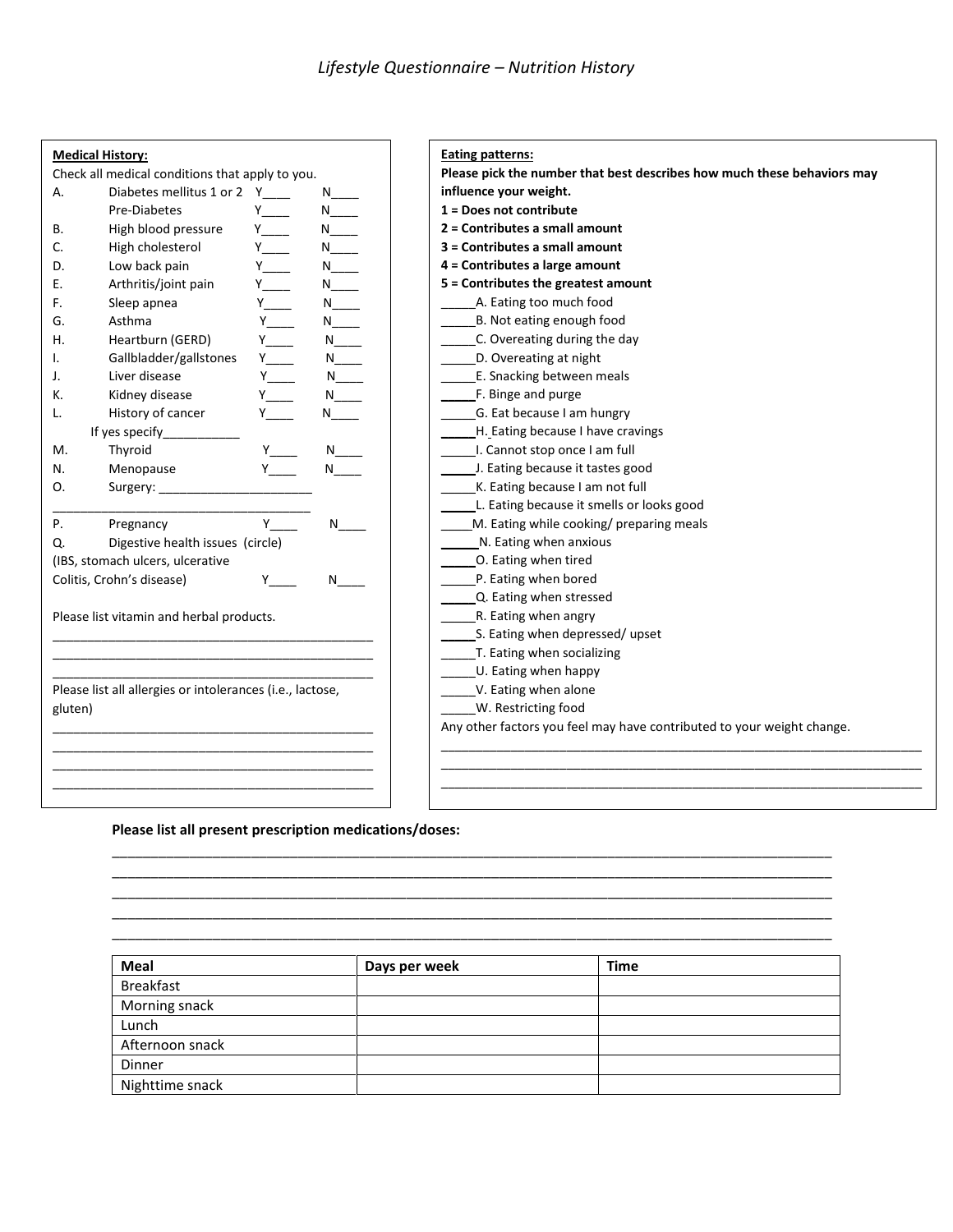# *Lifestyle Questionnaire – Nutrition History*

| Describe your appetite:<br>___Strong, must eat when hungry.                            | Variable, sometimes hungry or not; forget to eat if busy                                                                                                                                                                                      |
|----------------------------------------------------------------------------------------|-----------------------------------------------------------------------------------------------------------------------------------------------------------------------------------------------------------------------------------------------|
| Not hungry a lot; OK if I eat once or twice a day.                                     |                                                                                                                                                                                                                                               |
| Do you smoke? Y____ N____ Quantity? _____                                              |                                                                                                                                                                                                                                               |
| If you quit, for how long? _________________                                           |                                                                                                                                                                                                                                               |
| How many hours of sleep do you get each night?                                         |                                                                                                                                                                                                                                               |
|                                                                                        |                                                                                                                                                                                                                                               |
|                                                                                        | Please list any supplements, (amt., and brand) you are currently taking: (i.e. calcium, fish oil, vit D multivitamin,<br><u> 1990 - Jan James James James James James James James James James James James James James James James James J</u> |
| the intensity of the symptoms:                                                         | Gastrointestinal symptoms: On a scale of 1-10(10 = terrible, 0 = non-existent), please state a number to identify                                                                                                                             |
| Gas $\rule{1em}{0.15mm}$                                                               | <b>System Symptoms</b>                                                                                                                                                                                                                        |
| Bloating______                                                                         | Skin Itch                                                                                                                                                                                                                                     |
| Nausea______                                                                           | Uticaria (hives) ______                                                                                                                                                                                                                       |
| Diarrhea______                                                                         | Fatigue______                                                                                                                                                                                                                                 |
| Constipation______                                                                     | Insomnia/Sleep Disturbance                                                                                                                                                                                                                    |
| Abdominal Pain                                                                         | Anxiety_______                                                                                                                                                                                                                                |
| Reflux / GERD______                                                                    |                                                                                                                                                                                                                                               |
|                                                                                        | Have you experienced any significant life changes (marriage, divorce, death of a family member, new home,<br>change in employment in the last year? Y N How has this affected your stress level? ________________                             |
| How do you deal with stress and how does stress affect you physically and emotionally? |                                                                                                                                                                                                                                               |
| Do you feel you are ready to make changes in your life? Y                              | N                                                                                                                                                                                                                                             |
|                                                                                        | How confident are you that you can make the necessary changes to improve your health? Pick a number from 1-                                                                                                                                   |

10, 1= "not at all", 10 = "extremely confident"  $\frac{1}{\sqrt{1-\frac{1}{\sqrt{1-\frac{1}{\sqrt{1-\frac{1}{\sqrt{1-\frac{1}{\sqrt{1-\frac{1}{\sqrt{1-\frac{1}{\sqrt{1-\frac{1}{\sqrt{1-\frac{1}{\sqrt{1-\frac{1}{\sqrt{1-\frac{1}{\sqrt{1-\frac{1}{\sqrt{1-\frac{1}{\sqrt{1-\frac{1}{\sqrt{1-\frac{1}{\sqrt{1-\frac{1}{\sqrt{1-\frac{1}{\sqrt{1-\frac{1}{\sqrt{1-\frac{1}{\sqrt{1-\$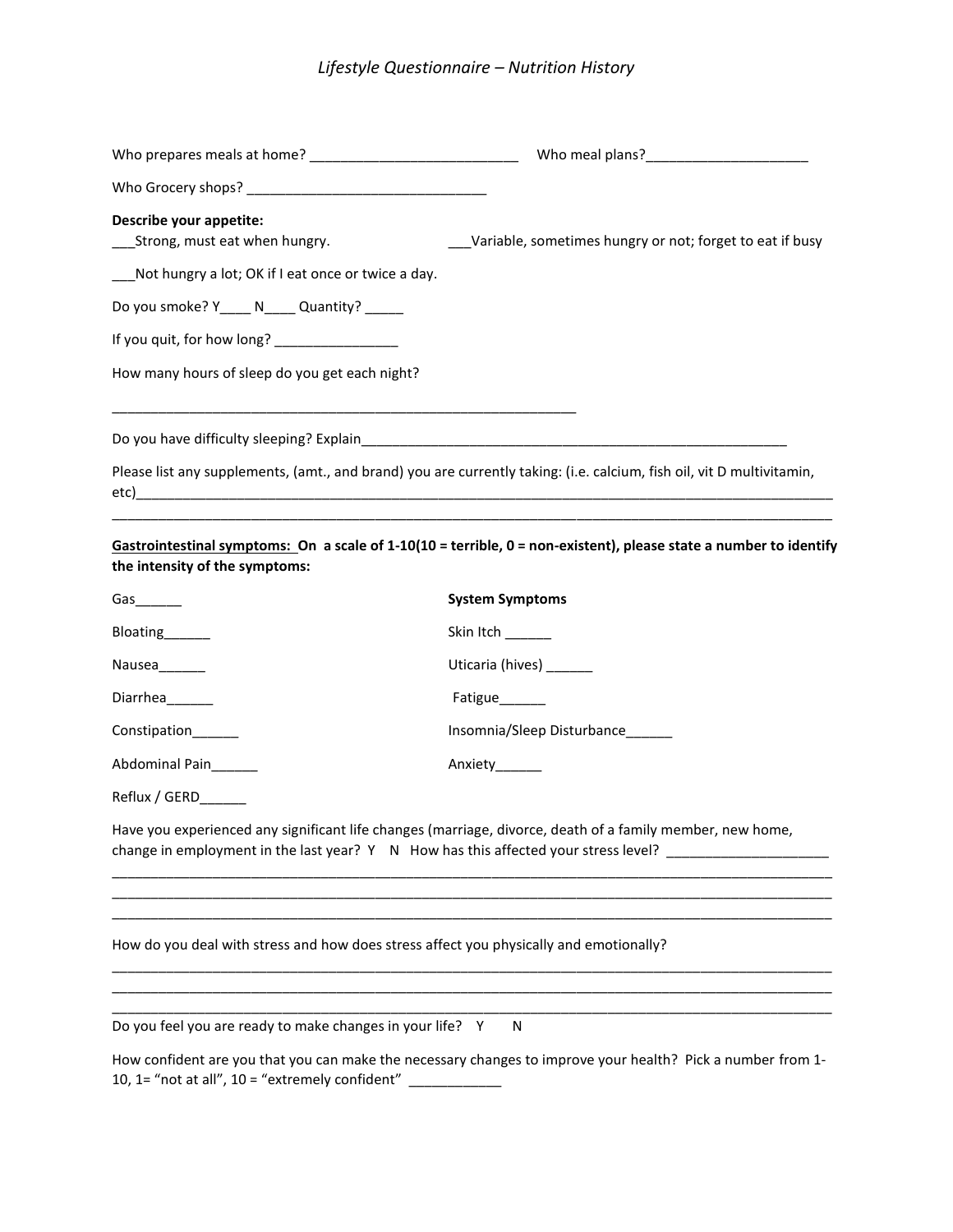| Fruit: apples, pears,   | Daily | 2-3x per week | 1x per week | 1x per month | Rare or Never |
|-------------------------|-------|---------------|-------------|--------------|---------------|
| peaches, bananas,       |       |               |             |              |               |
| grapes, raspberries,    |       |               |             |              |               |
| strawberries,           |       |               |             |              |               |
| cherries,               |       |               |             |              |               |
| blueberries, melons     |       |               |             |              |               |
| oranges, pineapple      |       |               |             |              |               |
| Vegetables: salad,      |       |               |             |              |               |
| dark greens, carrots,   |       |               |             |              |               |
| tomatoes, peppers       |       |               |             |              |               |
| cucumber, onions,       |       |               |             |              |               |
| squash, zucchini,       |       |               |             |              |               |
| eggplant, broccoli,     |       |               |             |              |               |
| cauliflower, cabbage    |       |               |             |              |               |
| Protein foods: red      |       |               |             |              |               |
| meat, chicken, white    |       |               |             |              |               |
| fish, fatty fish, tuna, |       |               |             |              |               |
| eggs, lunch meat,       |       |               |             |              |               |
| turkey, dried beans     |       |               |             |              |               |
| and peas, peanut        |       |               |             |              |               |
| butter, tofu, nuts      |       |               |             |              |               |
| Dairy: skim milk, 1%    |       |               |             |              |               |
| milk, 2% milk,          |       |               |             |              |               |
| yogurt, ice cream,      |       |               |             |              |               |
| pudding, cottage        |       |               |             |              |               |
| cheese, hard cheese     |       |               |             |              |               |
| Snacks: Chips,          |       |               |             |              |               |
| crackers, pretzels,     |       |               |             |              |               |
| popcorn, trail mix      |       |               |             |              |               |
| Sugary foods: iced      |       |               |             |              |               |
| tea, soda, donuts,      |       |               |             |              |               |
| pastry, cake,           |       |               |             |              |               |
| cookies, candy,         |       |               |             |              |               |
| cupcakes, pies          |       |               |             |              |               |
| Grains: white rice,     |       |               |             |              |               |
| white bread,            |       |               |             |              |               |
| biscuits, bagels,       |       |               |             |              |               |
| muffins                 |       |               |             |              |               |
| <b>Whole Grains:</b>    |       |               |             |              |               |
| whole wheat bread,      |       |               |             |              |               |
| brown rice, whole       |       |               |             |              |               |
| grain cereal,           |       |               |             |              |               |
| Fast food               |       |               |             |              |               |
|                         |       |               |             |              |               |
| Alcohol                 |       |               |             |              |               |
|                         |       |               |             |              |               |

### **Please check the frequency of these foods that you eat regularly. Circle those foods you frequent most.**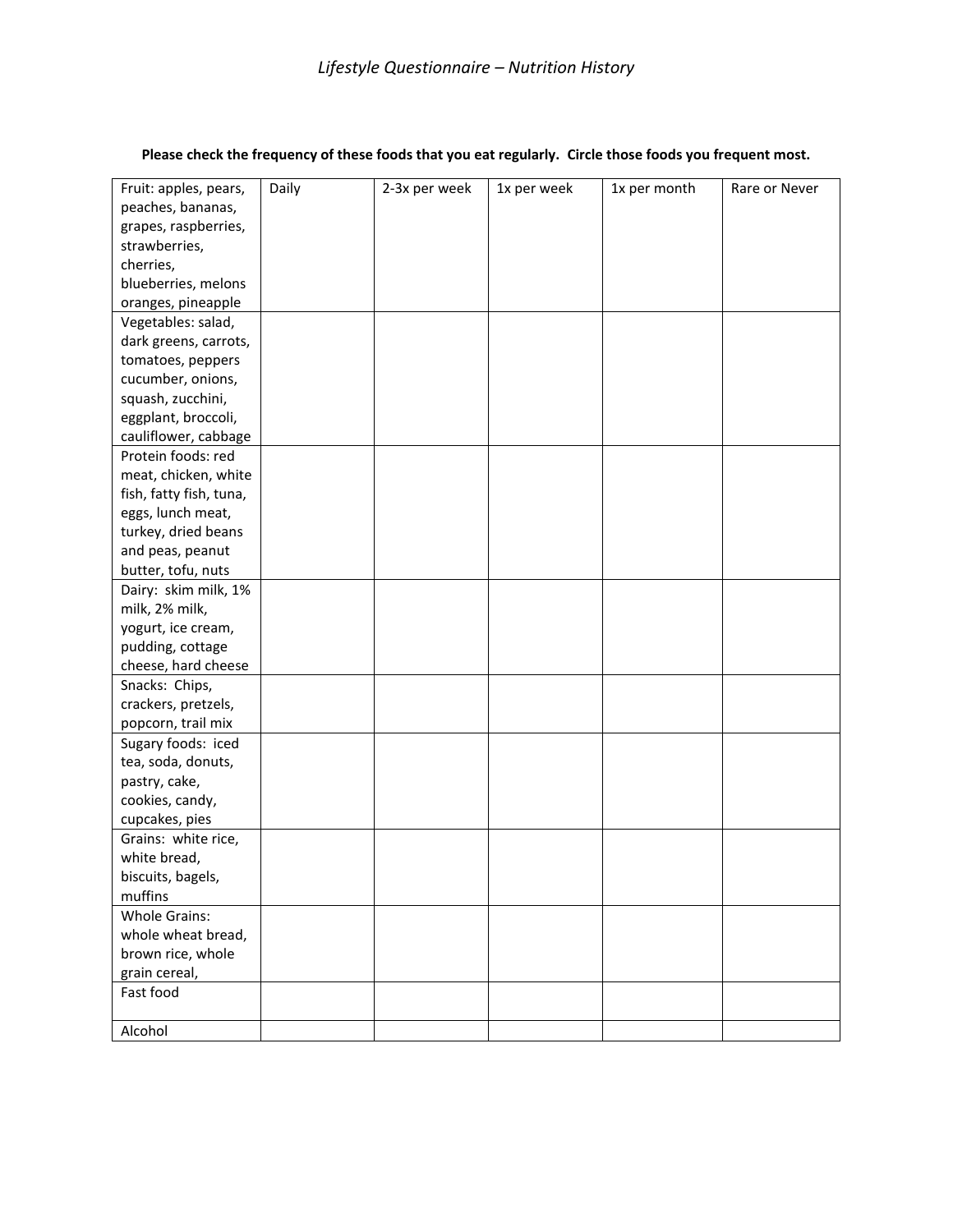## *Lifestyle Questionnaire – Nutrition History*

### **24 hour food recall: Please write down all the foods and drinks you consumed yesterday.**

| Meal                | <b>Time</b> | Food/drink (include | Amount | Where did you eat |
|---------------------|-------------|---------------------|--------|-------------------|
|                     |             | how prepared)       |        | this?             |
| Morning meal        |             |                     |        |                   |
| Snack               |             |                     |        |                   |
| Midday snack        |             |                     |        |                   |
| Snack               |             |                     |        |                   |
| <b>Evening Meal</b> |             |                     |        |                   |
| Snack/Dessert       |             |                     |        |                   |

Please name the three most important nutrition/lifestyle goals you would like to achieve?

| <br><b>.</b>  |  |  |
|---------------|--|--|
| -<br><u>.</u> |  |  |
| ∽             |  |  |
| <u>.</u>      |  |  |

| Would you like to learn techniques to decrease stress? | N٥ |  |
|--------------------------------------------------------|----|--|
|                                                        |    |  |

Have you ever participated in any meditation techniques to decrease stress? Yes\_\_\_\_\_\_ No\_\_\_\_\_\_